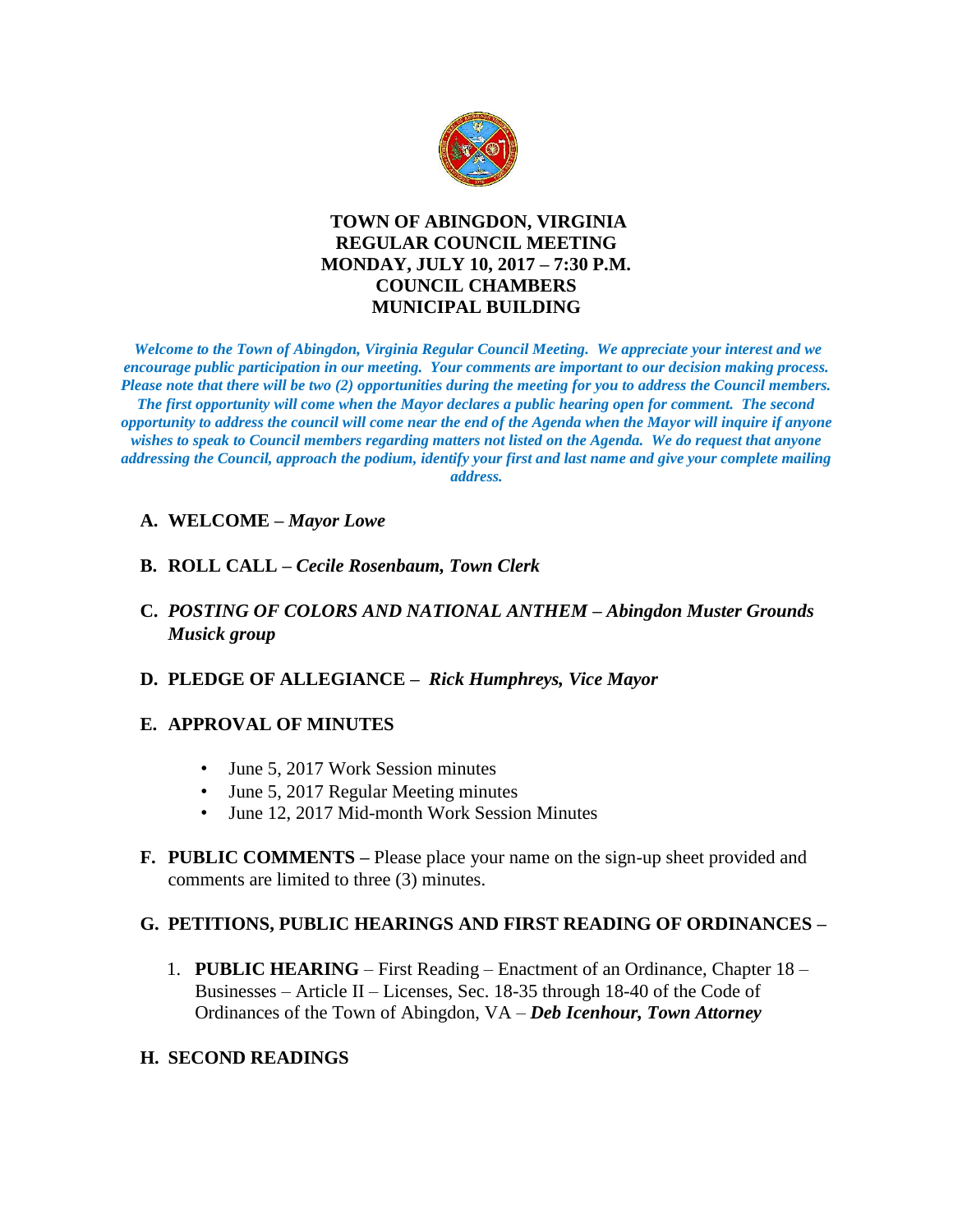1. **Second Reading** - Ordinance of the Council of the Town of Abingdon, Virginia Proposing a Real Property Tax Increase for the Fiscal Year 2017-2018 – *Gregory W. Kelly, Town Manager*

Council Agenda July 10, 2017 Page Two

# **I. CONSIDERATION OF BIDS**

1. Consideration of purchase of Hyper-Converged Server/Storage Upgrade and authorization of Town Manager to execute loan documents with First Bank and Trust in the amount of \$192,000 – *Floyd Bailey, Director of Information Technology*

# **J. REPORTS FROM THE TOWN MANAGER/ASSISTANT TOWN MANAGER**

1. Consideration of appropriation of \$5,000 to the Overmountain Victory Trail Association for the support and development of a Master Plan for the OVNHT from Abingdon, VA to Elizabethton, TN – *Greg Kelly, Town Manager*

2. Consideration of appropriation for the Abingdon Muster Grounds Musick group – *Rick Humphreys, Council Member*

3. Consideration of adoption of revised bylaws for Tourism Advisory Committee – *Jayne Duehring, Dir. of Tourism* 

# **K. RESOLUTIONS – None**

# **L. OLD BUSINESS/WORK SESSION AGENDA ITEMS NOT COVERED DURING WORK SESSION MEETING**

# **M. APPOINTMENTS TO BOARDS AND COMMITTEES**

# 1. **Planning Commission**

o Appointment to fill the term of Jayne Duehring who is not eligible to serve

# 2. **Virginia Highlands Small Business Incubator**

o Appointment to fill the unexpired term of Dr. French Moore, Jr.

*If Council so desires, Closed Session pursuant to the Code of Virginia, 1950, as amended, Section 2.2-3711(A)(1) for the purpose of considering applications to fill the positions on*